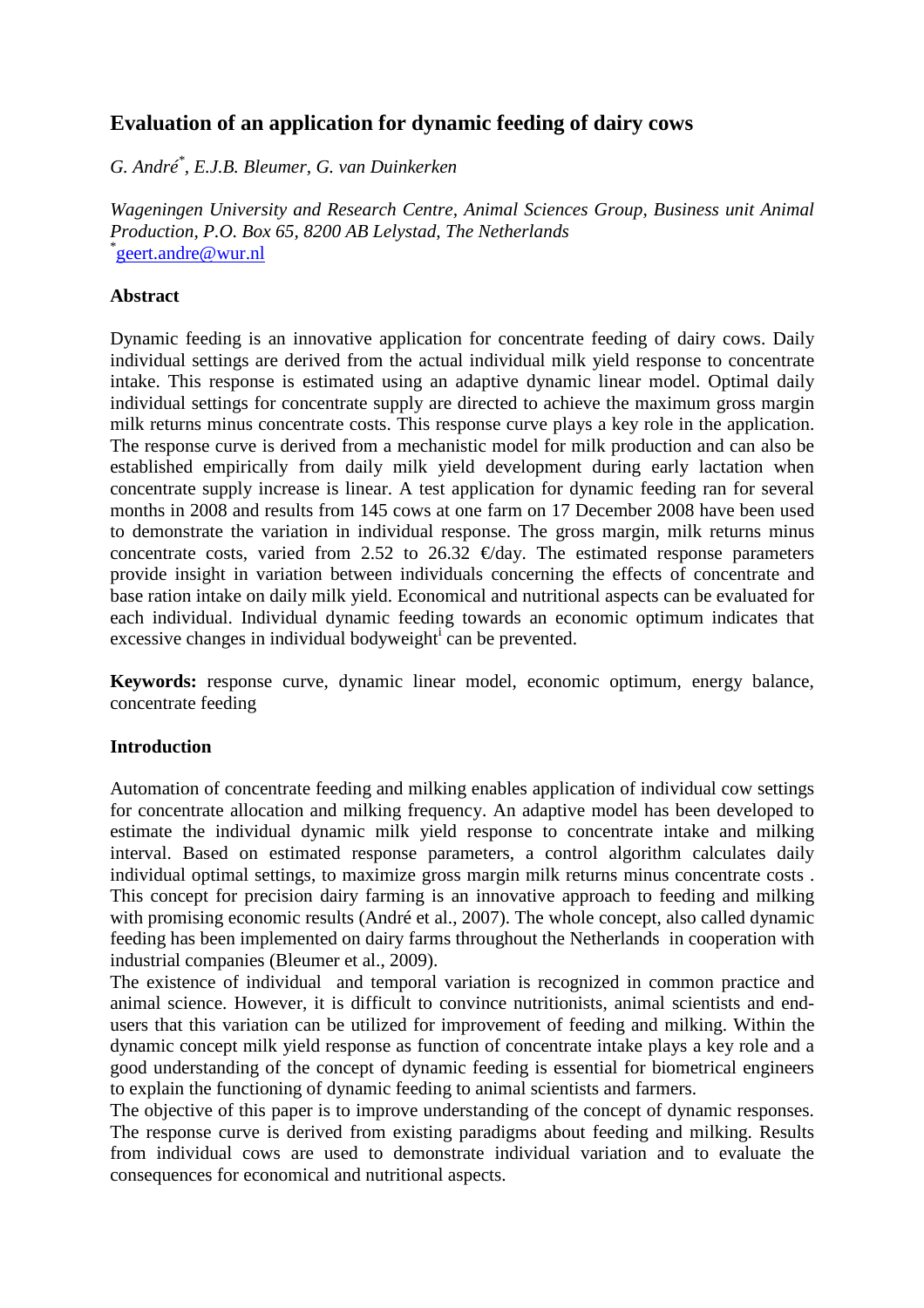## **Material and methods**

#### *Farm situation and data*

The research was performed at dairy research farm 'Waiboerhoeve' of the Animal Sciences Group in Lelystad. Cows (*Holstein Friesian*) were kept in four different herds, housed in 4 adjacent sections of the free-stall barn and had different types of floors, otherwise, housing conditions were similar for all cows. Cows from each herd were milked with a single unit AM-system (Lely Astronaut<sup>TM</sup>). Water and a partially-mixed ration were available ad lib. The partially-mixed ration comprised grass silage, maize silage, grass straw and extracted soya bean (see Table 1). Daily settings for individual concentrate supply and milking interval were calculated with a test application for dynamic milking and feeding after André et al. (2007). For this investigation data was used concerning concentrate intake of 145 cows, collected on 17 December 2008. The test application had been running for several months prior to this.

**Table 1**. Content and intake of dry matter and energy of base ration components and concentrates.

| <b>Component</b>       | Dry matter<br>content | <b>Energy content</b> | Dry matter<br>intake | <b>Energy intake</b> |
|------------------------|-----------------------|-----------------------|----------------------|----------------------|
|                        | $(\% )$               | $(VEM^a/kg DM)$       | (kg/day)             | (VEM/day)            |
| Partially-mixed ration |                       |                       |                      |                      |
| • Grass silage         | 40                    | 1,000                 | 8.00                 | 8,000                |
| • Maize silage         | 35                    | 857                   | 6.88                 | 5,896                |
| $\bullet$ Grass straw  | 84                    | 700                   | 0.32                 | 224                  |
| • Extracted soya bean  | 87                    | 1,160                 | 0.80                 | 928                  |
| Total                  |                       |                       | 16.00                | 15,048               |
| Concentrates           | 88                    | 940                   | $0.14 - 11.46$       | $132 - 10,772$       |
|                        |                       |                       |                      |                      |

 $a<sup>a</sup>$  1 VEM = 6.9 kJ NE<sub>L</sub>

### *Modelling the effect of concentrate and milking interval on milk production*

At a specific moment during lactation milk secretion rate depends on the number of active alveoli and the energy status of the cow (Vetharaniam et al., 2003). The milk secretion rate is inhibited if the amount of milk in the udder  $M_m$  approaches the maximum udder capacity  $\mu$ :

$$
\frac{dM_m(C,I)}{dI} = \gamma(C) \left( 1 - \frac{M_m(C,I)}{\mu} \right) \tag{1}
$$

with:

| $dM_{m}(C,I)$<br>$d\bm{l}$ | milk secretion rate (kg/day)                                      |
|----------------------------|-------------------------------------------------------------------|
| $\overline{I}$             | interval length (day)                                             |
| $\mathcal{C}_{0}^{0}$      | concentrate intake (kg/day)                                       |
| $M_m(C,I)$                 | milk yield (kg) at interval length $I$ and concentrate intake $C$ |
| $\gamma(C)$                | maximum milk secretion rate reflecting energy status (kg/day)     |
| $\mu$                      | maximum udder capacity (kg)                                       |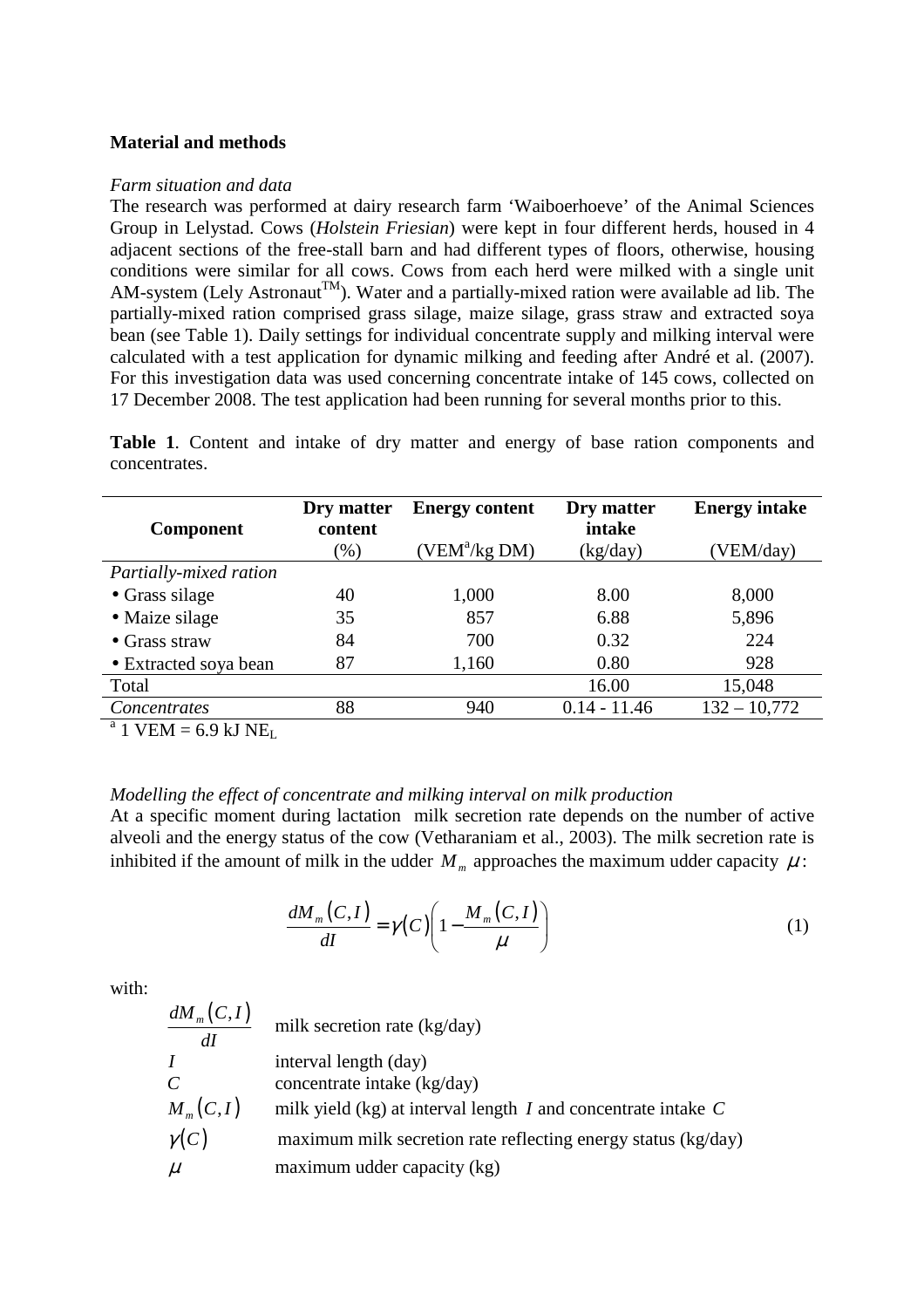This model is equivalent to the mechanistic model described by France and Thornley (1984) after Knight (1982) and Mepham (1976). Integration (1) gives  $M_m(C, I)$  $\left( c\right)$  $,I)=\mu|1$ *C I*  $M_m(C,I) = \mu | 1 - e$ γ  $\mu$ | 1 –  $e^{\mu}$  $\left( \frac{\gamma(C)I}{\gamma(C)} \right)$  $=\mu\left(1-e^{-\mu}\right)$  a nonlinear function that can be approximated by a linear quadratic function:

$$
M_m(C,I) \approx \left(\alpha_0 + \alpha_1 C + \alpha_2 C^2\right)I + \beta_2 I^2
$$
 (2)

This response function describes milk yield at each *milking* and forms the base for dynamic feeding. The milk yield per *day* depends on the number of milkings per day  $(n = I^{-1})$ . The response curve for milk yield per day is:

$$
M_d(C,I) = nM_m(C,I) \approx \alpha_0 + \alpha_1 C + \alpha_2 C^2 + \beta_2 I = \alpha_0^* + \alpha_1 C + \alpha_2 C^2
$$
 (3)

assuming that the milkings are at regular intervals and simplified by defining  $\alpha_0^* = \alpha_0 + \beta_2 I$ .

During early lactation daily milk yield increases rapidly from around calving to a peak a few weeks later. Three processes, controlled by the cow, occur during this transition period:

- 1. The number of active alveoli increases to a maximum, determining the maximal potential milk yield. This process is known as cell proliferation.
- 2. Roughage intake increases to a maximum intake capacity, to fulfil the cows increasing nutrient requirement.
- 3. Generally, especially for high yielding cows, nutrient intake comprising solely of roughage is insufficient to meet requirements and the cow will mobilize body reserves.

In order to stimulate the increasing production during early lactation concentrates are added to the ration. Although roughage intake declines during this period substitution with concentrates ensures that the total nutrient intake is increased. Common strategy in the Netherlands for concentrate feeding after calving is to start with a low level followed by a linear increase of 0.5 kg/day during the first 2 to 3 weeks. Consequently, mobilization of body reserves is decreased and actual milk yield will approach the potential milk yield. The course over time of potential milk yield (not limited by nutrient intake), base milk yield (feeding only roughage) and actual milk yield (feeding roughage with linear increase of concentrates) is schematically displayed in Figure 1.



**Figure 1** Development of actual  $(-)$ , potential  $(- - )$  and base milk yield  $(- - )$ during early lactation.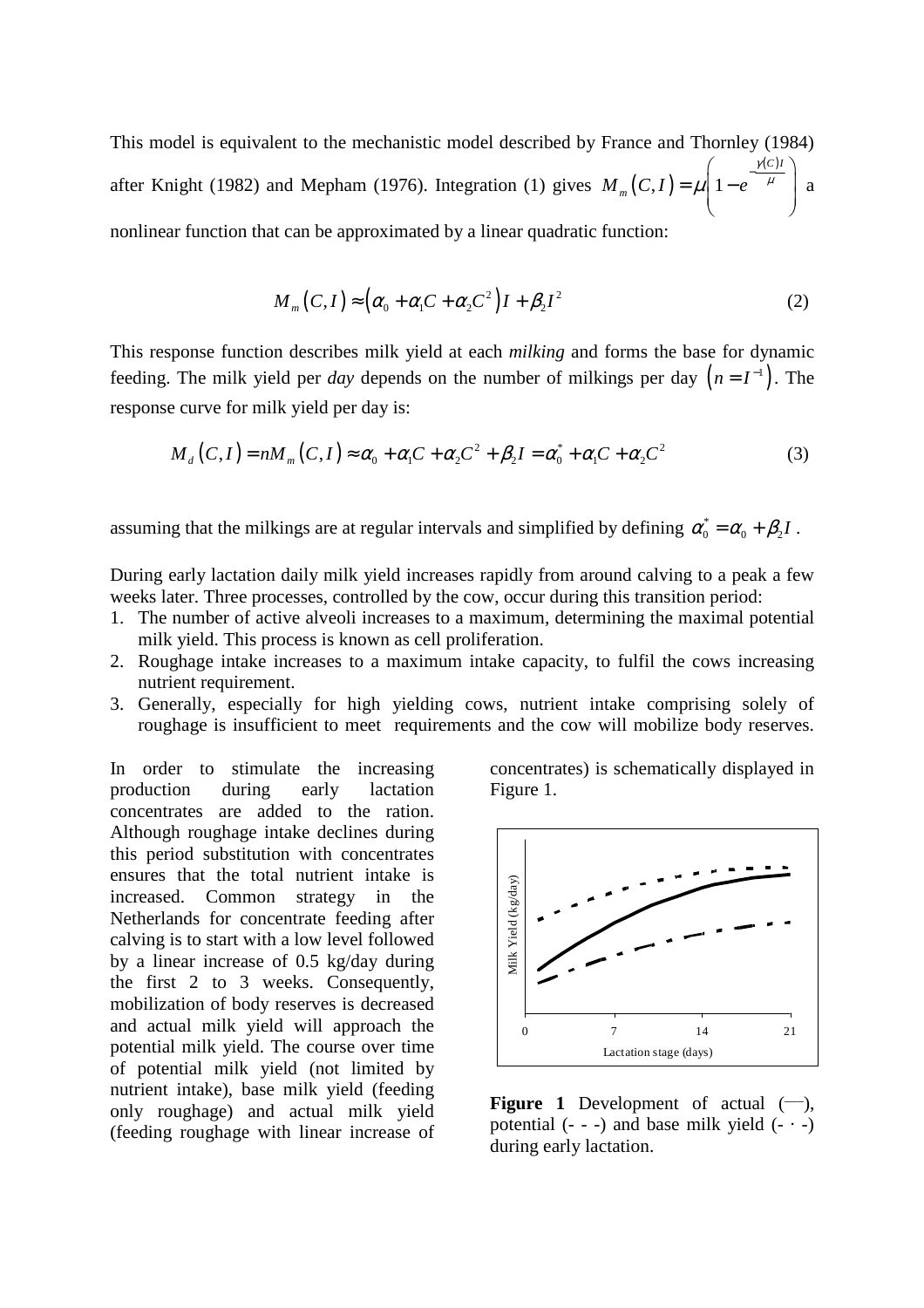Actual milk yield *M Act* can be described by a linear quadratic function of time *t* :

$$
M_{Act,t} = a_0 + a_1 t + a_2 t^2
$$
 (4)

Concentrate intake can be described as a linear function of time:

$$
C_t = b_0 + b_1 t \Rightarrow t = \frac{C_t - b_0}{b_1}
$$
 (5)

By substitution of (5) into (4)  $M_{\text{Act,}t}$  can also be described by a linear quadratic function of  $C_{t}$ :

$$
M_{Act,t} = \left\{ a_0 - \frac{a_1 b_0}{b_1} + \frac{a_2 b_0^2}{b_1^2} \right\} + \left\{ \frac{a_1}{b_1} - \frac{2a_2 b_0}{b_1^2} \right\} C_t + \left\{ \frac{a_2}{b_1^2} \right\} C_t^2
$$
 (6)

resulting in a response function equivalent to (3).

Estimation of the response curve during early lactation enables forecasting of future milk yields. The according concentrate intake is calculated using (5). For example, the maximum milk yield is the prediction from (4) at  $t_{\text{Max}} = -\frac{u_1}{\epsilon}$  $\frac{Max}{2a_2}$  $t_{\text{Max}} = -\frac{a}{2}$ *a*  $=-\frac{a_1}{2}$ . Note that exactly the same result is achieved by prediction from (3) at  $C_{\text{Max}} = -\frac{\omega_1}{\omega_2}$  $C_{\text{Max}} = -\frac{\alpha_1}{2\alpha_2}$  $=-\frac{\alpha_1}{2\alpha_2}$ .

#### *Individual economic optimal concentrate feeding*

From an economic point of view feeding towards maximum milk yield per day is suboptimal. The economic optimum is calculated by maximizing the gross margin *S* , milk returns minus concentrate costs, depending on the prices for milk  $\pi_M$  and concentrates  $\pi_c$ :

$$
S = \pi_M \left( \alpha_0^* + \alpha_1 C + \alpha_2 C^2 \right) - \pi_C C \tag{7}
$$

The maximal gross margin is achieved at  $C_{0pt} = -\frac{n_M \omega_1}{2}$  $2\pi_{_M}\alpha_{_2}$  $\alpha_{opt} = -\frac{n_M \alpha_1}{2\pi} \frac{n_C}{\alpha_0}$ *M*  $C_{\text{Out}} = -\frac{\pi_{\text{M}}\alpha_1 - \pi_{\text{M}}}{2}$  $\pi_{\scriptscriptstyle M}\alpha$  $=-\frac{\pi_{M}\alpha_{1}-\pi_{C}}{2}$ . Usually:  $\alpha_1 > 0$  and  $\alpha_2 < 0$ , so  $0 \leq C_{\text{Opt}} \leq C_{\text{Max}}$ .

Allowing for variation between and dynamic variation within individuals the parameters of the response curve are estimated for each cow separately using a first order dynamic linear model (West and Harrison, 1997). Observational time series consist of daily accumulated milk yield per milking  $M_i$ , daily accumulated interval lengths  $\Sigma I_i$  and the moving average over the previous three days of concentrate intake  $\overline{C}_{it}$  per day. The observation equation is  $M_{ii} = \left( \alpha_{0,i} + \alpha_{1,i} \overline{C}_{ii} + \alpha_{2,i} \overline{C}_{ii}^2 \right) \Sigma I_{ii} + \beta_{2,i} \Sigma I_{ii}^2 + \varepsilon_{ii}; \quad \varepsilon_{ii} \sim N\left(0, \sigma_{ii}^2\right)$ . The system equation is  $(\alpha_{0,i}, \alpha_{1,i}, \alpha_{2,i}, \beta_{2,i})' = (\alpha_{0,i-1}, \alpha_{1,i-1}, \alpha_{2,i-1}, \beta_{2,i-1})' + \delta_{i},$  assuming that the parameters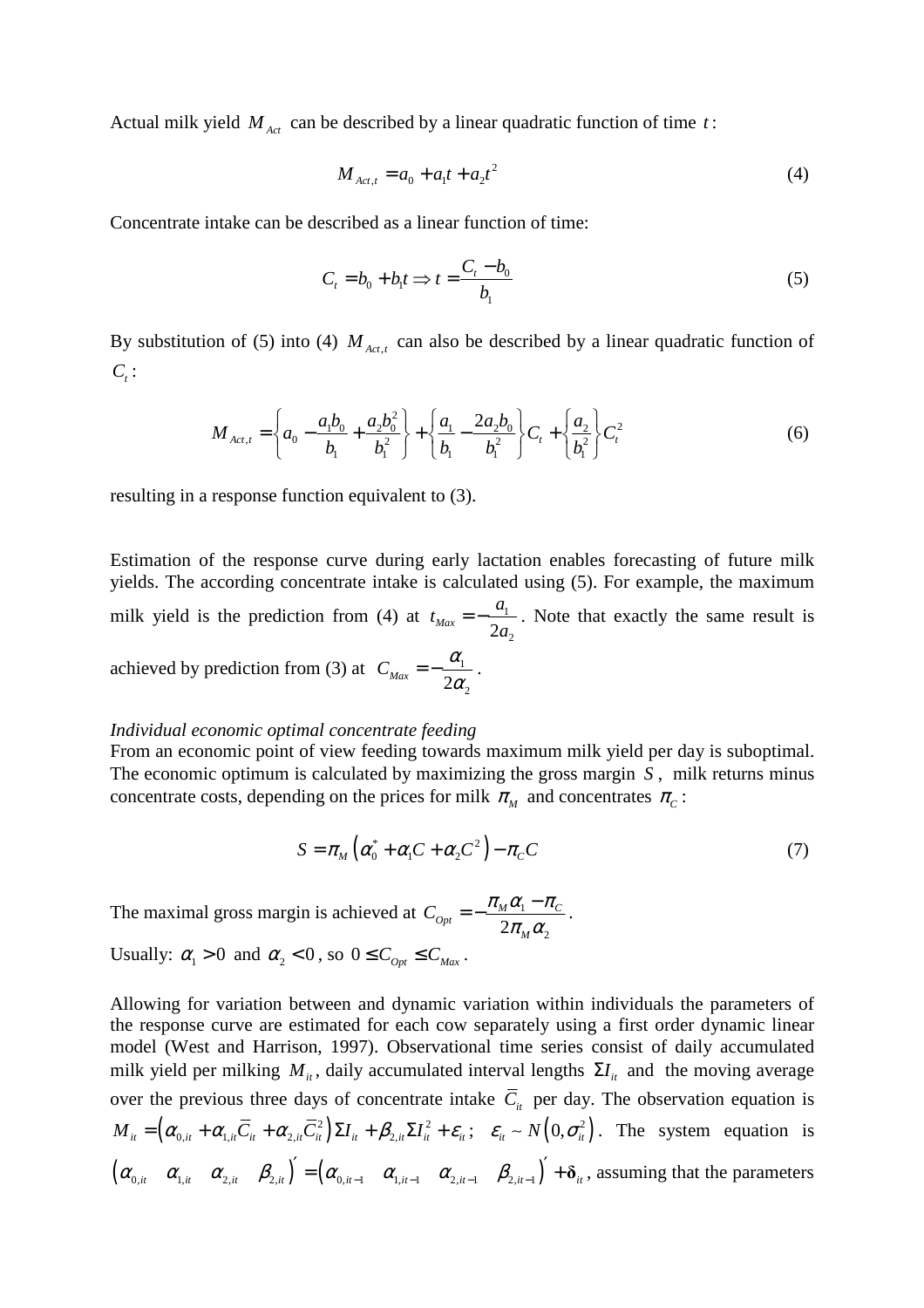are locally constant. The system error  $\delta_i \sim MVN(\mathbf{0}, \mathbf{W}_i)$  is estimated as a fixed proportion of the covariance-matrix of the parameters by using discount factors.

## **Results and discussion**

## *Economical aspects*

Table 2 shows the predicted optimal results for 7 cows on 17 December 2008. The cows are selected based on gross margins, resp. the 5, 25, 50, 75 and 95 percentile including the minimum and maximum within the 145 cow herd. During early lactation high yielding cows are supplied higher gifts of concentrate and achieve the highest gross margins. Note also the effect of higher milk prices. The concentrate price  $\pi_c = 0.279 \in \text{/kg}$ .

**Table 2.** Predicted optimal results for 7 cows out of a herd of 145 cows on 17 December 2008.

| Gross<br><b>Margin</b> | <b>Percentile</b> | Optimal<br><b>Concentrate</b><br><b>Intake</b> | Optimal<br><b>Milk Yield</b> | Days in<br>lactation | <b>Milk Price</b> |
|------------------------|-------------------|------------------------------------------------|------------------------------|----------------------|-------------------|
| $\epsilon$ /day)       |                   | (kg/day)                                       | (kg/day)                     |                      | $\in$ (100 kg)    |
| 2.52                   | min.              | 0.0                                            | 5.7                          | 410                  | 43.76             |
| 5.86                   | 5%                | 0.2                                            | 13.5                         | 321                  | 43.90             |
| 8.81                   | 25%               | 0.0                                            | 20.0                         | 449                  | 44.12             |
| 10.19                  | 50%               | 3.0                                            | 25.0                         | 409                  | 44.20             |
| 12.86                  | 75%               | 6.5                                            | 38.6                         | 254                  | 37.98             |
| 18.43                  | 95%               | 6.4                                            | 42.4                         | 40                   | 47.65             |
| 26.32                  | max.              | 8.5                                            | 50.9                         | 38                   | 56.34             |

The predictions in Table 2 are based on the parameter estimates given in Table 3. The intercept corrected for interval length and the effect of optimal concentrate intake can be predicted from the estimates.

**Table 3.** Parameter estimates, predicted intercept corrected for interval length and concentrate effect for 7 cows out of a herd of 145 cows on 17 December 2008.

| Percentile | $\alpha_{0}$ | $\alpha_{1}$ | $\alpha_{2}$ |         | $\alpha_{0}$ | $\alpha_1 C_{0pt} + \alpha_2 C_{0pt}^2$ |
|------------|--------------|--------------|--------------|---------|--------------|-----------------------------------------|
| min.       | 8.4          | 0.49         | $-0.061$     | $-10.3$ | 5.7          | 0.0                                     |
| 5%         | 16.6         | 0.65         | $-0.033$     | $-11.5$ | 13.3         | 0.2                                     |
| 25%        | 22.2         | 0.15         | $-0.051$     | $-5.2$  | 20.0         | 0.0                                     |
| 50%        | 24.2         | 1.39         | $-0.129$     | $-11.2$ | 21.9         | 3.1                                     |
| 75%        | 30.6         | 2.68         | $-0.148$     | $-13.2$ | 27.5         | 1.1                                     |
| 95%        | 39.3         | 1.39         | $-0.061$     | $-15.0$ | 36.0         | 4.4                                     |
| max.       | 46.0         | 1.62         | $-0.064$     | $-21.4$ | 41.8         | 9.1                                     |

Figure 2 shows optimal results for all cows within the herd. The gross margin is also divided into the effect of optimal concentrate intake  $\pi_M (\alpha_1 C_{\rho_{pt}} + \alpha_2 C_{\rho_{pt}}^2) - \pi_c$  and milk returns due to the corrected intercept  $\pi_M \alpha_0^*$ .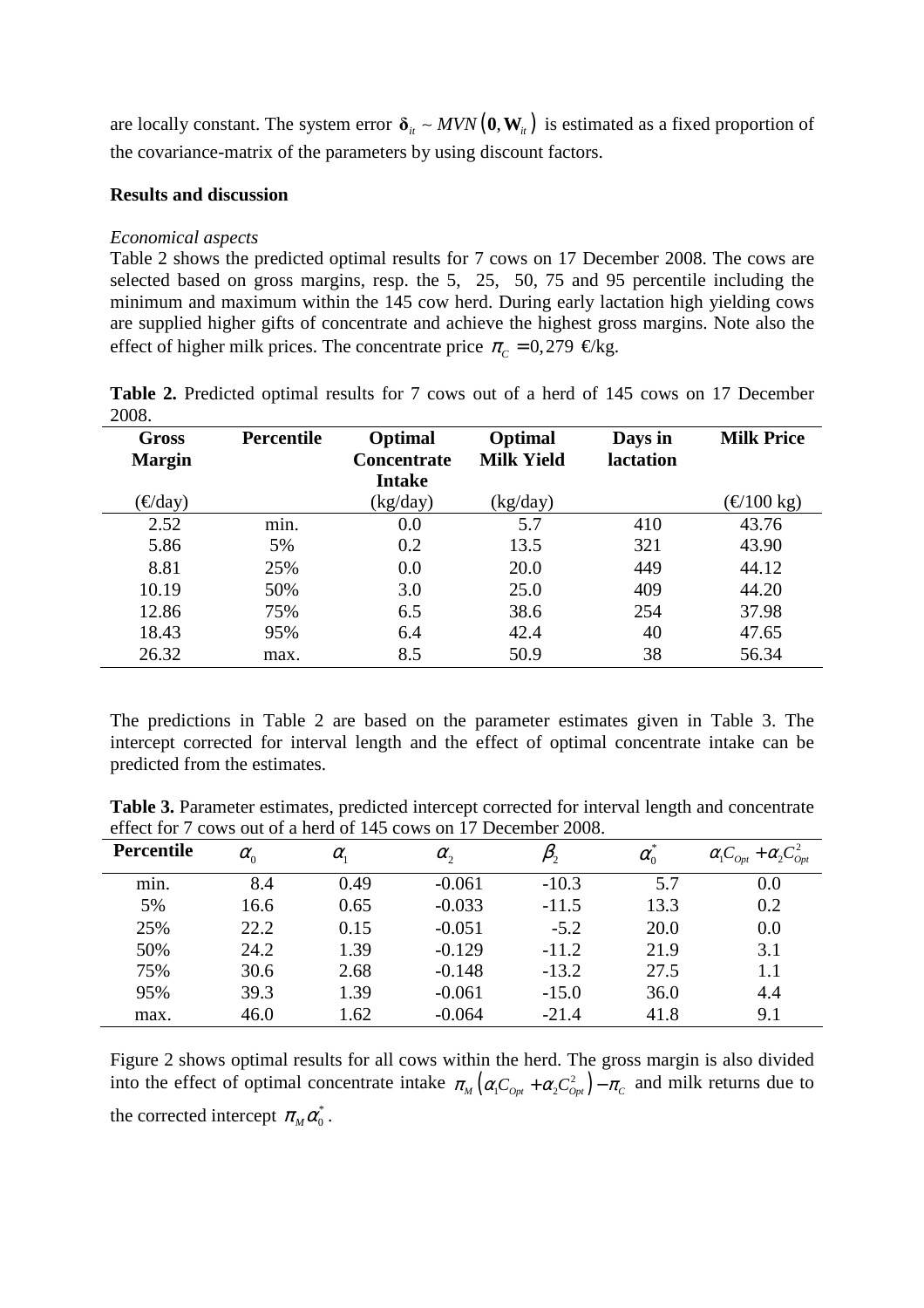

**Figure 2** Predicted gross margin ( $\times$ ) at optimal concentrate intake for 145 cows on 17 December 2008. The vertical bar shows the effect of concentrates and the lower end of the bar represents the milk returns to the intercept corrected for interval length.

For 64 cows (44%)  $C_{\text{opt}} = 0$  kg/day the base ration is sufficient to achieve the maximal gross margin. For 40 cows (28%)  $C_{\rho v}$  lies between 0 and 5 kg/day showing a small effect of concentrate intake on the gross margin. For 36 cows (25%)  $C_{\text{out}}$  lies between 5 and 10 kg/day showing a moderate effect of concentrate intake on the gross margin. The highest gross margins were achieved within this group. For the remaining 6 cows (3%)  $C_{\text{opt}} > 10$  kg/day displayed the greatest effects of concentrate intake on gross margin. Since a great part of cows display  $C_{opt} = 0$  this would suggest that the base ratio is amply sufficient for these cows to meet their requirements.

#### *Nutritional aspects*

In order to balance the dairy cows' ration the energy supply in the base ration  $(E_R)$  and supplemental concentrates  $(E_c)$  should provide sufficient to meet the requirement for maintenance, including addition for growth and gestation,  $(E<sub>o</sub>)$  and actual milk production (*E<sup>M</sup>* ) (Van Es, 1978), so:

$$
E_R + E_C \ge E_O + E_M
$$
  
\n
$$
E_C \ge E_O + E_M - E_R
$$
\n(8)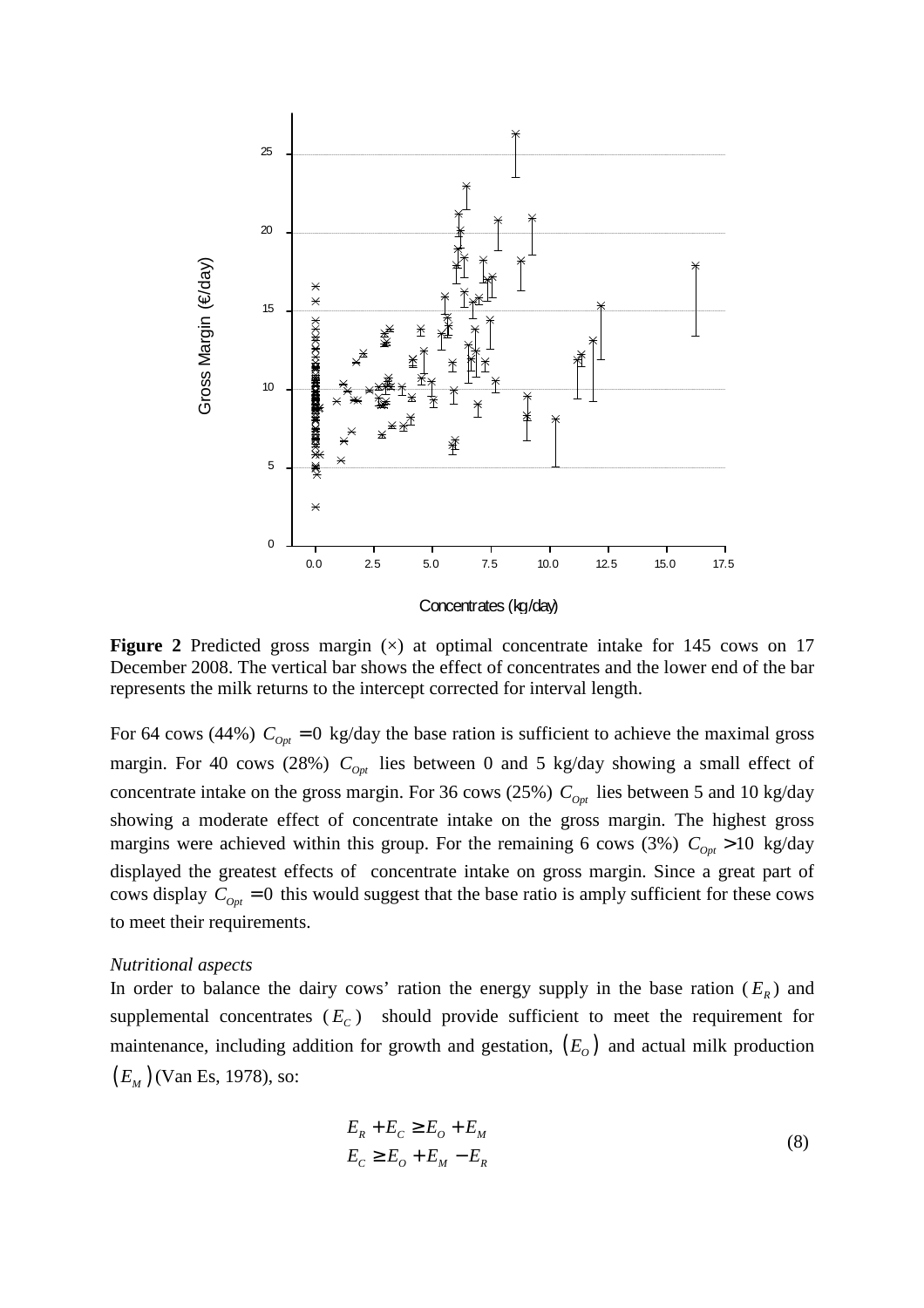The energy requirements  $E_0 = 5,323$  VEM and  $E_M = 460 M_d$  VEM are based on accepted standards (CVB, 2005); energy supply in the base ration  $E<sub>R</sub> = 15,048$  VEM is calculated from average feed intake, ration of diet composition and chemical analysis. The minimal concentrate requirement  $C_{Rq}$  kg/day is calculated from the energy content of the concentrates (see table 1):

$$
C_{Rq} = \frac{E_C}{940 \times 0.88} = \frac{5,323 + 460M_d - 15,048}{940 \times 0.88}
$$
(9)

Note that in this *requirement* curve concentrate supply is a function of milk production but that in the *response* curve milk production is a function of concentrate intake. The *response* curve enables an acceptable prediction of the *expected* milk production in relation to concentrate intake while the *requirement* curve is intended to calculate the required concentrate supply in relation to the *actual* daily milk production. Another important distinction is that the *requirement* curve is based on the *assumption* that roughage intake is 16 kg dm/day (equivalent to 15,048 VEM/day), while the *response* curve *estimates* the actual performance of each individual cow. In Figure 3 the *requirement* curve is displayed together with the *response* curve for the 50% percentile median cow (see table 3 for the response parameters).



**Figure 3** Response curve for the median  $\text{cow } (\text{---})$  and requirement curve (- - -).

At the intersection between the response and requirement curve  $\left(C_{Rq} = 1.4 \text{ kg/day}\right)$  $M_{Rq}$  = 23.6 kg/day) the cow is *assumed* to be fed in balance. If concentrate intake is lower, the cow is *assumed* to be in a negative energy balance and mobilising body reserves and if concentrate intake is higher, the cow is *assumed* to be in a positive energy balance and growing (Broster and Thomas, 1981). If the assumption of a roughage intake equal to 16 kg dm/day holds for the median cow, this cow will grow at an optimal concentrate intake  $C_{\text{Out}} = 3.0 \text{ kg/day}$ . But in this research individual roughage intake and body weight change were not measured. Consequently, it is difficult to form an opinion on the energy balance.

Note that feeding to the economic optimum results in higher milk yield  $M_{\text{out}} = 25.0 \text{ kg/day}$ and higher gross margins ( $S_{opt} = 10.19 \text{ } \text{€/day}$ ) than feeding in balance ( $S_{Rq} = 10.05 \text{ } \text{€/day}$ ). Remember that  $0 \leq C_{opt} \leq C_{Max}$  which indicates that excessive weight change<sup>1</sup> can be prevented with dynamic feeding towards an economic optimum.